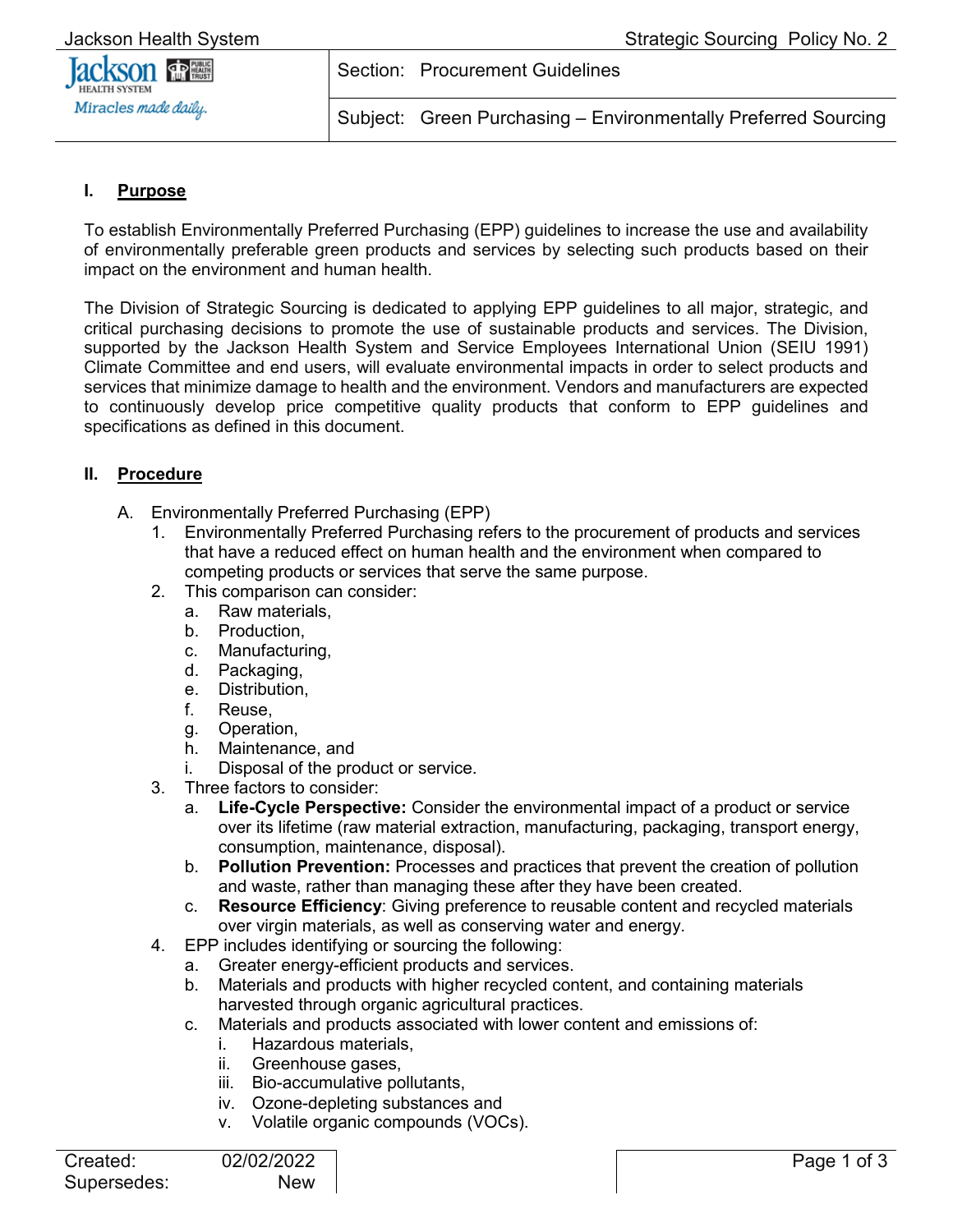

Section: Procurement Guidelines

Subject: Green Purchasing – Environmentally Preferred Sourcing

- d. Materials and products with longer lifespans.
- e. Materials and products with preferable end-of-life options for reclamation, remanufacturing, and/or disposal.
- f. Methods to reduce water consumption or contamination onsite and offsite.
- g. Suppliers with environmentally preferable technologies and practices.
- h. Environmentally sustainable or preferable alternatives for commodities.
- i. Opportunities to collaborate with suppliers on green initiatives, such as:
	- i. Reducing or changing packaging of goods, ij Reusing packaging and/or
		- Reusing packaging, and/or
		- iii. Reducing pollution.
- B. Key Objectives
	- 1. Use **"safer chemicals"** chemicals that are inherently less hazardous than alternative chemicals and release minimal byproducts during their lifecycle.
	- 2. Promote the use of **renewable materials** by increasing the use of sustainable, bio-based materials, and reducing the use of fossil fuel-based materials.
	- 3. Support **healthy food systems** by sourcing food products that are local, seasonal, nutritious, and produced in a way that minimizes degradation to human and environmental health and vitality.
	- 4. Promote **land stewardship** by cultivating healthy ecosystems and protecting natural resources.
	- 5. Promote **sustainable energy** by using renewable energy sources and reducing energy use.
	- 6. Protect **clean air** by minimizing pollutants.
	- 7. Contribute to the availability of **clean water** by minimizing water use and pollution and by avoiding bottled water products where not clinically necessary.
	- 8. **Minimize waste** by using products that are reusable or recyclable and made of recyclable materials.
	- 9. Use **environmentally sound waste disposal** technologies when reuse, reduction and recycling cannot be achieved.
- C. Suppliers and Manufacturers Responsibilities
	- 1. Design products to contain high post-consumer recycled content.
	- 2. Design products to be readily recycled, reprocessed, reused, and/or composted.
	- 3. Manufacture products that reduce total cost of ownership and improve end of life responsibility.
	- 4. Manufacture products without harmful chemicals and materials and in accordance with national and international chemical and material standards.
	- 5. Implement programs to ensure products do not contain restricted or banned materials.
	- 6. Manufacture products that use minimal resources (e.g. energy, water) during normal operations, in order to reduce their environmental impacts.
	- 7. Transport and package units in minimal packaging that is recyclable, non- toxic, and/or bio-based.
	- 8. Improve transport and production methods to reduce greenhouse gas emissions.
	- 9. Prevent accidental spills and releases of hazardous materials into the environment and reduce adverse environmental impacts on the local community.
	- 10. Develop due diligence frameworks and management systems to monitor, enforce, and enhance the sustainability of their own supply chain.
	- 11. Provide third party certification that product(s) was independently tested and found to meet criteria which reduces its negative health and environmental impact.